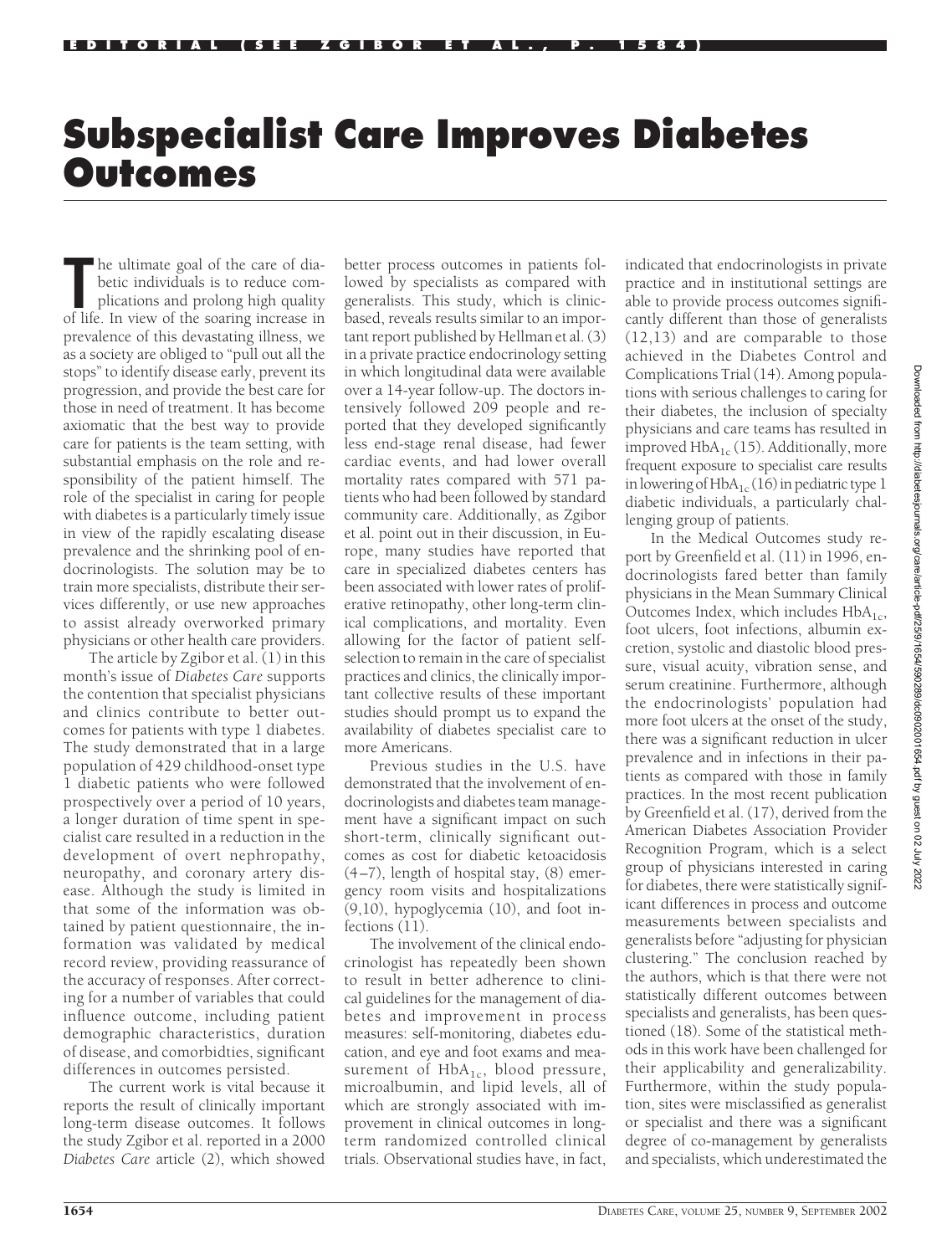degree of contribution of subspecialists into generalist care.

Process measures indicate whether specific components of care are being delivered, such as whether an eye exam or foot exam is performed or whether laboratory parameters such as  $HbA_{1c}$  and lipids are measured. These parameters may also become clinical measures themselves, when their level in an individual or within a population is measured. The correlation between these multiple variables and long-term clinical outcomes has been firmly established by randomized controlled clinical trials, which are widely recognized in the diabetes community. But process measures and short-term indicators, though well-correlated with clinical outcomes, cannot always detect the magnitude of differences between types of health care providers particularly in cross-sectional, rather than longitudinal studies. Factors such as comorbidities, type of diabetes, patient demographics, and disease burden at the time of study are among many variables that make risk-stratification and evaluation of outcomes difficult. Issues such as patient compliance further complicate the picture.

Endocrinologists often see the most difficult patients only at the end of a long life of diabetes with clinically overt complications. They are often referred the patients who are not only difficult to manage medically, but also those who have failed to comply with the suggestions of other physicians. Our goal should be the provision of subspecialty input *early* in the disease, when intensive education and management have the best chance of changing behavior and planning therapy for the future. Various protocols using prompts and ongoing subspecialty participation in general care clinics may be promising.

The current study affirms that better short-term clinical and process outcomes indeed translate in the same large population, followed prospectively over a long period, into reduction in long-term diabetic complications and improved quality of life.

The benefits of subspecialty care include better information, dedication, commitment, focus, and attention to the complexities of life for people with diabetes. Particularly in the case of type 1 diabetes and difficult, complicated type 2 diabetes, continuous, regular feedback with the endocrinologist and diabetes team is the only way to achieve good control on a day-to-day basis and to avoid extremes of hyper-and hypoglycemia. Ongoing teaching and patient–diabetes team interaction allows the patient to continually reassess his/her treatment and make appropriate short-term adjustments. Even in less labile type 2 diabetes, the provision of specialty input at the onset of disease and periodically throughout life would seem a much more appropriate way to set standards for care, provide rational therapeutic suggestions, continue to monitor guideline adherence and short term outcomes, avoid early complications, or at least provide early detection of problems and timely intervention. For example, in the study by Hellman et al. (3), early attention to cardiovascular risk and intimate involvement in patient care during times of acute illness and hospitalization also positively influenced clinical outcomes. Attention to this model of service would provide long-term benefits in a number of practice settings.

Ideally, all patients would be best served by systems that include the regular services of physicians with greater knowledge of disease, a more focused practice, better support systems involving other diabetes providers including certified diabetes educators and nutritionists, greater motivation to protect patients with diabetes, and often, better practice structure and recall systems to ensure patient visits and compliance.

The current study raises, but does not answer, the question of the setting and practice type and its effect on outcome. Clearly we are all aware that there are many deficiencies in the practice of medicine in the U.S., which, if corrected, would contribute to more effective care for patients with diabetes. Systematic recall, better medical informatics, and better access and reimbursement for care could each contribute to overall improvements in care of diabetes and other chronic illnesses.

Our challenge as subspecialist disease experts and endocrinologists (who serve as both principal care physicians for patients with diabetes as well as team leaders in diabetes care centers), is to devise systems of care that are flexible enough to assist patients in many settings, intensive enough to be effective, and practical and cost effective enough to contribute to reduction of the disease burden from diabetes. Subspecialist care clearly improves long-term, clinically important outcomes in patients with diabetes, as demonstrated by the article by Zgibor et al. and earlier literature. Our challenge as a society is to provide more endocrinologists and other members of the diabetes team who are intensively educated specialists devoted to the care of patients with diabetes. It is impossible to imagine that, without better quality health care for people with diabetes, we will be able to stem the tide of the inexorably increasing morbidity and mortality from this disease.

## **RHODA H. COBIN, MD, FACE**

From the Department of Endocrinology, The Mount Sinai School of Medicine, New York, New York.

Address correspondence to Rhoda H. Cobin, MD, Department of Endocrinology, The Mount Sinai School of Medicine, One Gustave Levy Place, New York, NY 10029. E-mail: rhcobin@aol.com.

## ●●●●●●●●●●●●●●●●●●●●●●●

## **References**

- 1. Zgibor JC, Songer TJ, Kelsey SF, Drash AL, Orchard TJ: Influence of health care providers on the development of diabetes complications: a long-term follow-up from the Pittsburgh Epidemiology of Diabetes Complications Study. *Diabetes Care* 25:1584–1590, 2002
- 2. Zgibor JC, Songer TJ, Kelsey SF, Weissfeld J, Drash AL, Becker D, Orchard TJ: The association of diabetes specialist care with health care practices and glycemic control in patients with type 1 diabetes: a cross-sectional analysis from the Pittsburgh Epidemiology of Diabetes Complications Study. *Diabetes Care* 23:472–476, 2000
- 3. Hellman R, Regan H, Rosen H: Effect of intensive treatment of diabetes of the risk of death or renal failure in NIDDM and IDDM. *Diabetes Care* 20:258–264, 1997
- 4. May M, Young C, King J: Resource utilization in treatment of diabetic ketoacidosis. *Am J Med Sci* 307:287–294, 1993
- 5. Alsever RN: Specialist versus primary care: not an easy question. *Physician Exec* 21:39–41, 1995
- 6. Moss JM: Diabetic ketoacidosis: effective low-cost treatment in a community hospital. *South Med J* 80:875–881, 1987
- 7. Levetan CS, Passaro MD, Jablonski KA, Ratner RE: Effect of physician specialty on outcomes in diabetic ketoacidosis. *Diabetes Care* 22:1790–1795, 1999
- 8. Levetan CS, Salas JR, Wilets IF, Zumoff B: Impact of endocrine and diabetes team consultation on hospital length of stay for patients with diabetes. *Am J Med* 99:22– 28, 1995
- 9. Cobin RH: New Jersey Health Care Payors